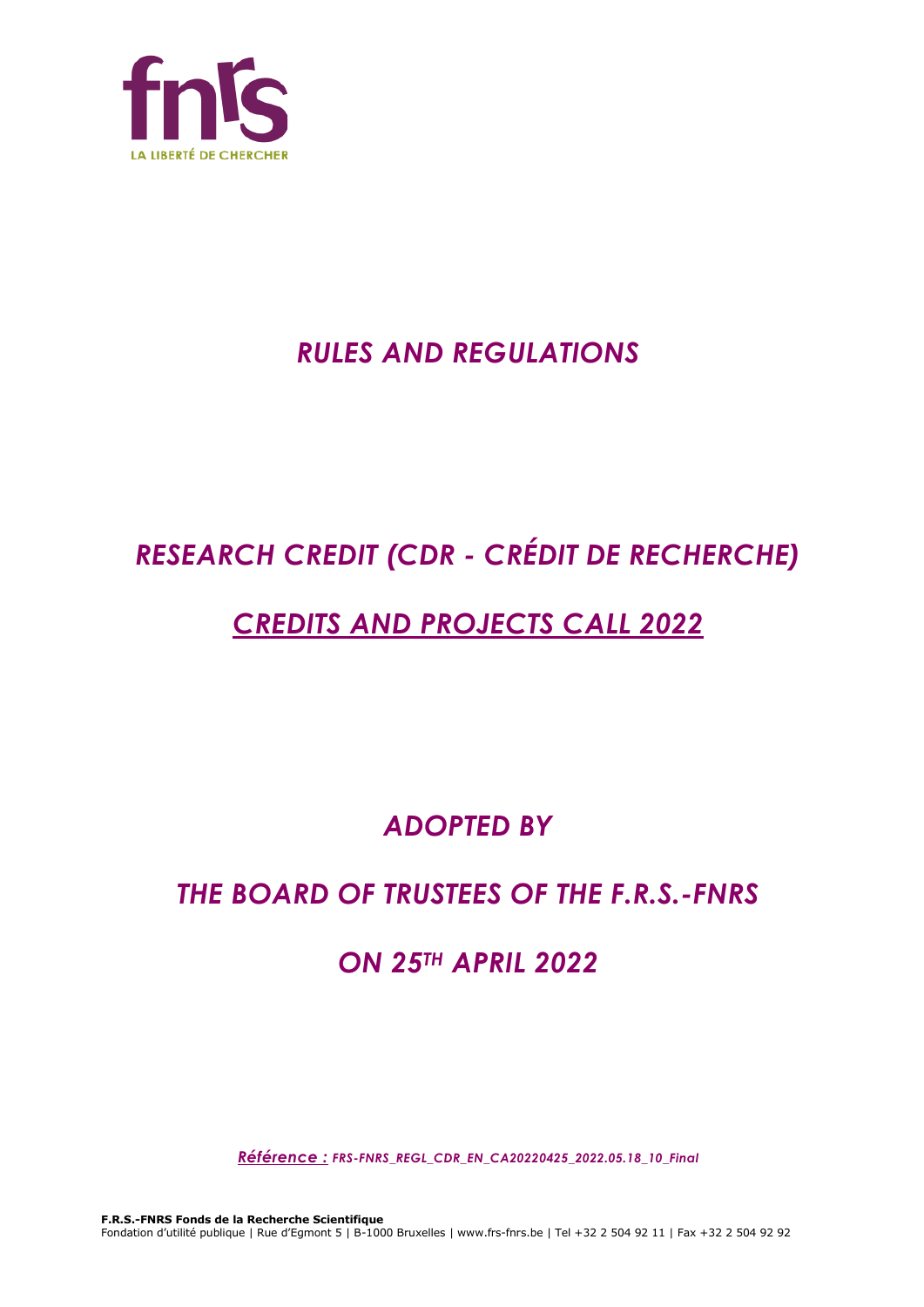### **TABLE OF CONTENTS**

| <u>II- A.:</u>  |  |  |  |
|-----------------|--|--|--|
| $II - B$ .:     |  |  |  |
| $II-C.$         |  |  |  |
|                 |  |  |  |
| <u>III- A.:</u> |  |  |  |
| $III - B$ .:    |  |  |  |
|                 |  |  |  |
|                 |  |  |  |
|                 |  |  |  |
|                 |  |  |  |
|                 |  |  |  |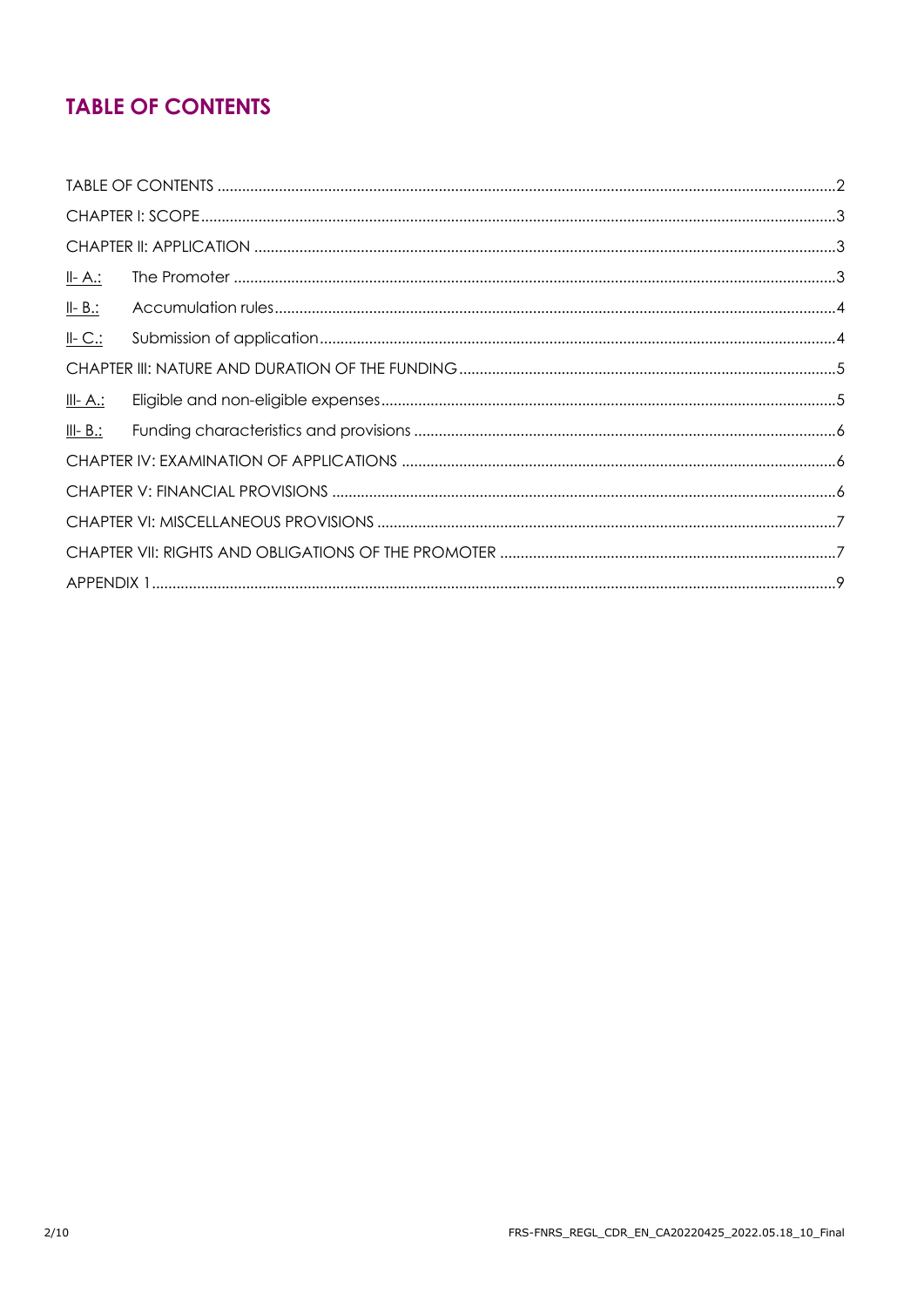### **CHAPTER I: SCOPE**

#### Article 1

The rules and regulations hereinafter are only applicable to the Research Credit (CDR) instrument enabling the funding of research programmes within the framework of the Credits and Projects Call of the Fund for Scientific Research - FNRS<sup>1</sup> (F.R.S.-FNRS).

| <b>Instrument   Duration</b> |                      | <b>Characteristics</b>                            | Co-promoter<br>participation |
|------------------------------|----------------------|---------------------------------------------------|------------------------------|
| <b>CDR</b>                   | 2 years <sup>2</sup> | The CDR is intended for an individual researcher. | No.                          |

#### Article 2

The research programme may be conducted in one of the universities of the French-speaking community of Belgium listed in [Appendix](#page-8-0) 1.

#### Article 3

The promoter is the person who assumes the scientific responsibility and is in charge of the administrative management of the funded research programme.

### **CHAPTER II: APPLICATION**

### **II- A.: THE PROMOTER**

#### Article 4

The promoter-applicant to a CDR must be:

- $\blacktriangleright$ Either a Research Associate (CQ), a Senior Research Associate (MR) or a Research Director (DR) of the F.R.S.-FNRS who genuinely carries out the fellowship at the latest by 15<sup>th</sup> November of the year when submitting the application.
- $\blacktriangleright$ Or a researcher-promoter of an ongoing Ulysse Incentive Grant for Mobility in Scientific Research (MISU) who genuinely carries out the fellowship at the latest by 15<sup>th</sup> November of the year when submitting the application.
- Or a researcher appointed in a university of the French-speaking community of Belgium listed in [Appendix 1](#page-8-0) and must meet the following conditions altogether:
	- Be permanently<sup>3</sup> appointed to an academic or scientific position or on probation in that university.

<sup>1</sup> *The Fund for Scientific Research - FNRS shall be understood as the F.R.S.-FNRS and its Associated Funds.*

<sup>2</sup> *Expenses may be spread over a 4-year period.*

<sup>3</sup> *Research logisticians of rank A, as defined by the Royal Decree of 31st October 1953 fixing 'le statut des agrégés, des*  répétiteurs et des membres du personnel scientifique des universités de l'État', are not eligible for the instrument CDR.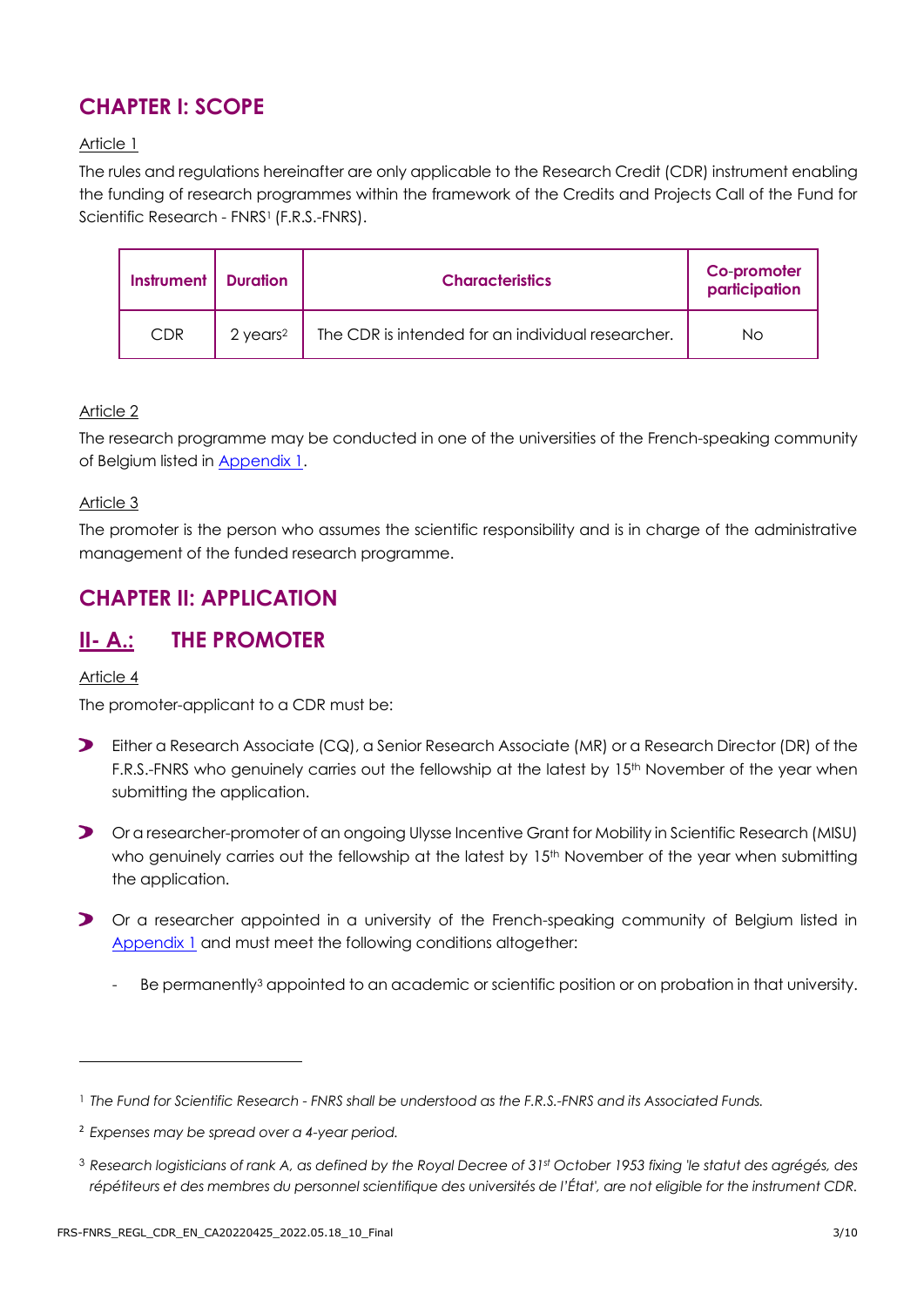- This appointment must have a final and conclusive assent from the competent body to legitimize this appointment in accordance with the Law or the university regulations at the latest by  $15<sup>th</sup>$ November of the year when submitting the application.
- This academic or scientific position must be effective at the latest by 15<sup>th</sup> November of the year when submitting the application.

If the promoter-applicant who is appointed permanently accesses the legal age of retirement / becomes professor emeritus after the validation deadline set for the academic authorities (rectors) and before the end of the funding scheme in case of granting, the submission of the application shall be subject to prior approval by the Head of institution where the research will be carried out.

The promoter-applicant permanently appointed who will access the legal age of retirement / become professor emeritus by the validation deadline set for the academic authorities (rectors) is not eligible.

### **II- B.: ACCUMULATION RULES**

Article 5

Every promoter must comply with all the accumulation rules as detailed [here.](https://www.frs-fnrs.be/docs/Reglement-et-documents/Regles-cumul.pdf)

### **II- C.: SUBMISSION OF APPLICATION**

#### Article 6

The Credits and Projects Call is opened once a year and is published on the F.R.S.-FNRS website.

The application can be submitted in French or in English. It must only be submitted on [e-space,](https://e-space.frs-fnrs.be/) the online platform dedicated to the calls for proposals.

It is recommended to applicants who wish to have their application file assessed by [Scientific Commissions](https://www.frs-fnrs.be/docs/Reglement-et-documents/FRS-FNRS_Champs_descripteurs.pdf) dedicated to SEN (Exact and Natural Sciences) and SVS (Health and Life Sciences) fields, as well as the Scientific Commission SHS-2, to submit their application in English4.

All CDR applications are submitted to a procedure including two successive electronic validations on the dates that will be indicated when the call is published.

- a.The validation by the promoter, responsible towards the F.R.S.-FNRS administration: it accounts as a confirmation that the application file is complete.
- b.The validation by the research administration (or Board of Education) of the university of the Frenchspeaking community of Belgium to which the promoter is related – the Authority to which the application file is transferred once the promoter has validated the application form. That authority may accept or refuse the application. The validation deadline set for the rectors puts a final end to the call for proposals.

Applications that have not been validated within the time-frame of the call cannot be taken into account.

The validation dates are available in the mini-guide.

<sup>4</sup> *Should the application file be submitted in French, the F.R.S.-FNRS may require the applicant to provide a translation in English for the purpose of conducting the [ex-ante evaluation.](https://www.frs-fnrs.be/docs/Reglement-et-documents/FRS-FNRS_Guide_Evaluation_EN.pdf)*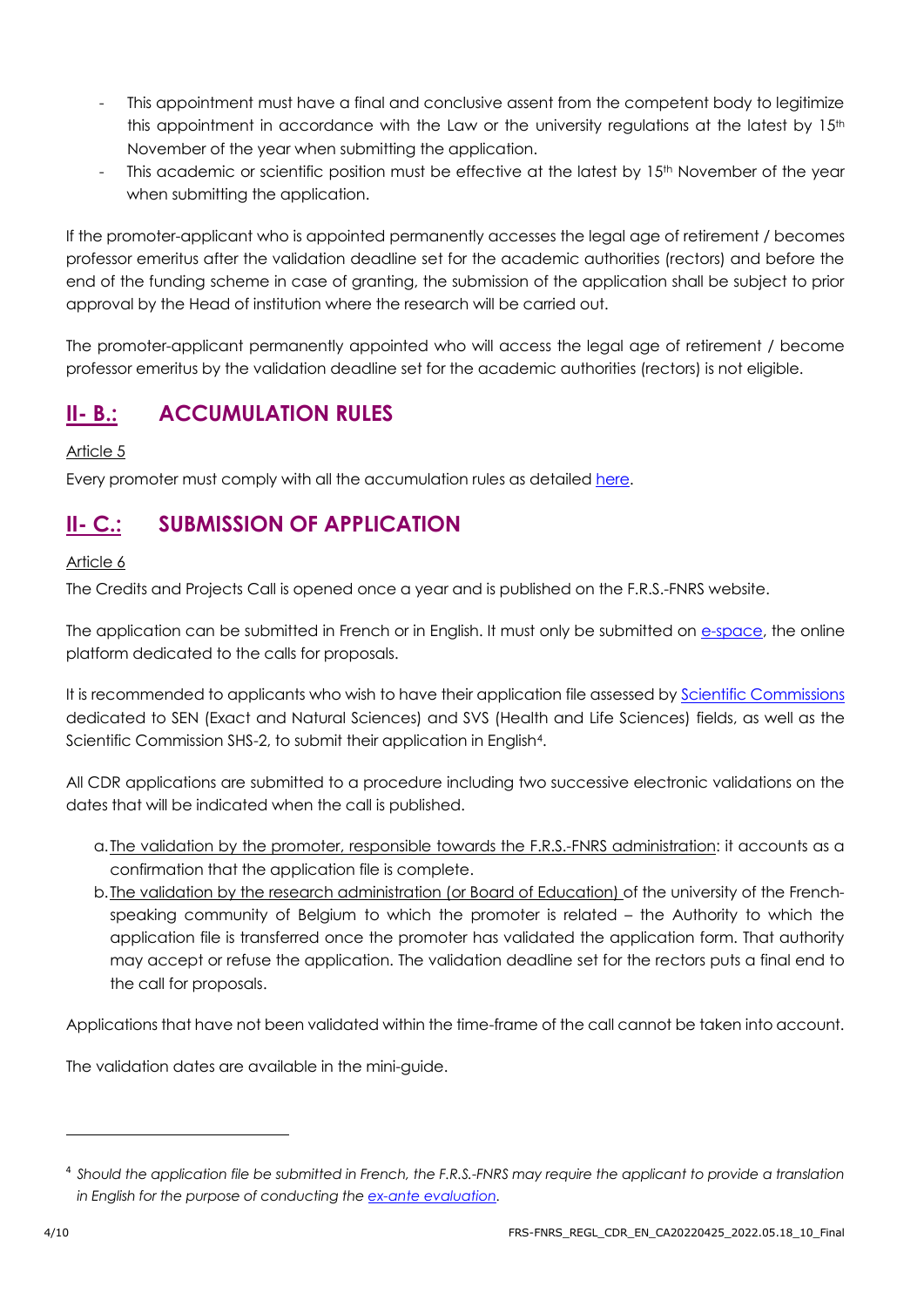### **CHAPTER III: NATURE AND DURATION OF THE FUNDING**

### **III- A.: ELIGIBLE AND NON-ELIGIBLE EXPENSES**

#### Article 7

As part of the CDR the allocated fund can cover 3 types of expenses:

- Operating
- Support operating
- Equipment

Employment of personnel cannot be requested within the framework of the CDR instrument.

#### Article 8

Support operating costs are limited to  $\epsilon$  5,000- per year, and are allowed for the following expenses:

- Creating a book
- Creating a dictionary
- Purchasing a book
- Encoding
- Software licence rental
- Registration for a congress
- Computer
- Scan
- Travel expenses

#### Article 9

Some expenses are capped:

- MRI  $\leq$  3 Tesla at  $\in$  350/hour
- MRI > 3 Tesla at  $\notin$  500/hour
- MEG at € 300/hour

#### Article 10

The following operating costs are not authorised:

- Payment and reimbursement of rents
- Payment of the heating, light and telephone
- Costs for facilities maintenance and building costs
- Costs for equipment maintenance and repairing
- Costs for furniture
- Office supply costs (except for justified computer or computer equipment costs)
- Restaurant costs and expenses for foodstuffs (coffee, sugar, softs…) not related to missions or shift trips
- Visa fees for residence permits
- Insurance for appliance(s) or vehicle(s) belonging to the institution
- Thesis related expenses (printout, jury's invitation)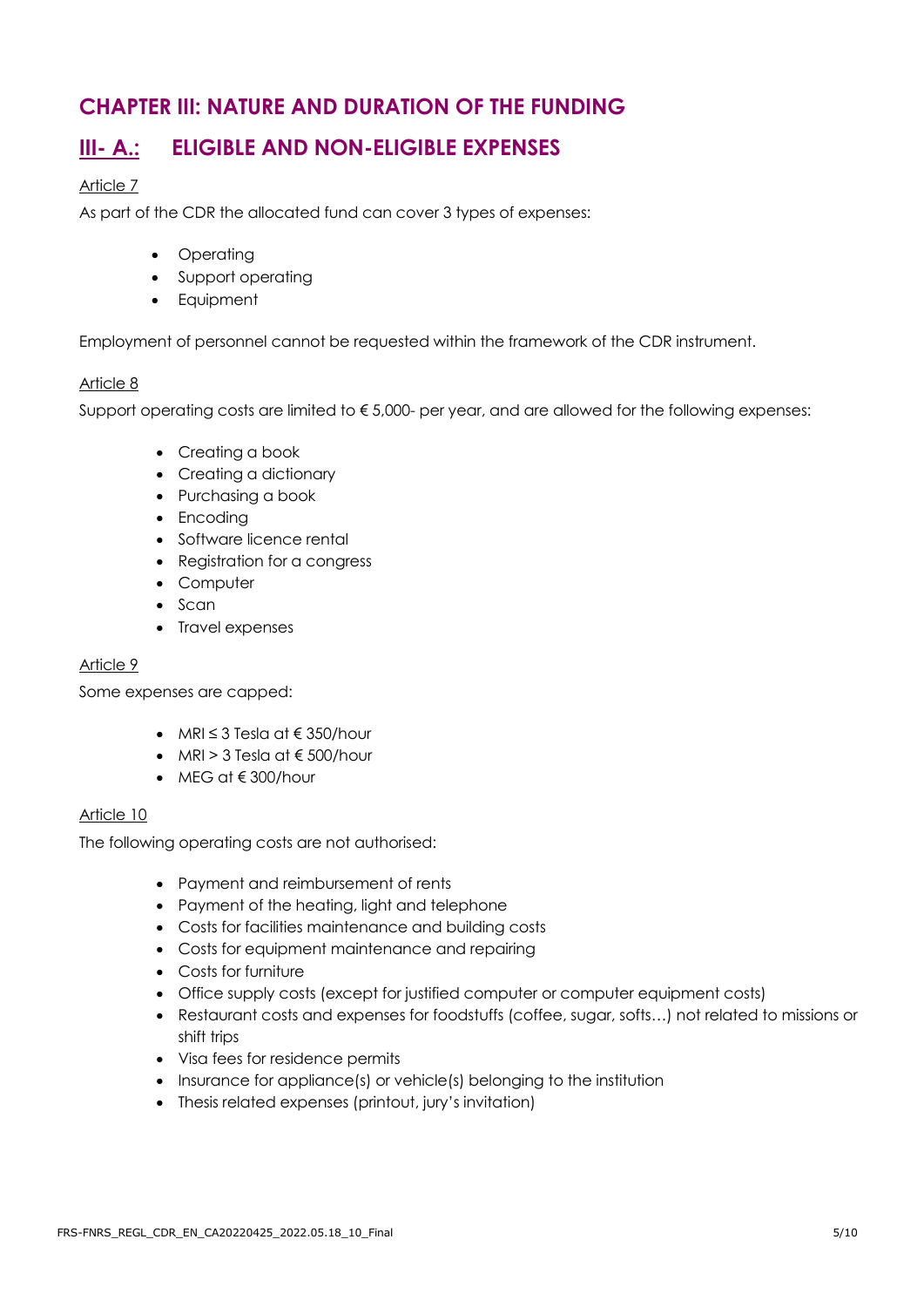### **III- B.: FUNDING CHARACTERISTICS AND PROVISIONS**

#### Article 11

The CDR is applicable for two years<sup>5</sup>.

The CDR starting date is set for the 1st January following the allocation decision date and the ending date for the 31st December.

#### Article 12

A CDR application enables to apply for funding ranging from:

€ 5,000- to € 30,000- per year maximum, including support operating costs (detailed in Article 8) of maximum € 5,000- per year.

The grants obtained by the promoter in charge of a CDR are personal and shall not be transferable.

### **CHAPTER IV: EXAMINATION OF APPLICATIONS**

#### Article 13

Criteria that will be taken into account for the evaluation of the CDR applications are the following:

| <b>CRITERIA</b>                                                                                                 |  |  |  |
|-----------------------------------------------------------------------------------------------------------------|--|--|--|
| Quality of the promoter:                                                                                        |  |  |  |
| $\triangleright$ CV and publications<br>International recognition<br>Main research achievements<br>$\mathbf{r}$ |  |  |  |
| Quality of the research programme:                                                                              |  |  |  |
| $\blacktriangleright$ Feasibility<br>Methodology and relevance<br>Originality<br>Collaborations                 |  |  |  |

The adequacy of the requested budget with regard to the submitted research programme will also be evaluated. The Scientific Commission may reduce the requested budget up to a maximum of 15%. If the adequacy between the research programme and the requested budget is not justified and appears to require a reduction of more than 15%, the research programme will not be deemed fundable.

#### Article 14

The decision-making body of the F.R.S.-FNRS allocates funds according to the budget that is available. It decides on the granting or rejection, and where provided for, on the amounts to be granted.

### **CHAPTER V: FINANCIAL PROVISIONS**

#### Article 15

Any change made to the planned expenses must receive the prior written approval of the F.R.S.-FNRS.

<sup>5</sup> *Expenses may be spread over a 4-year period.*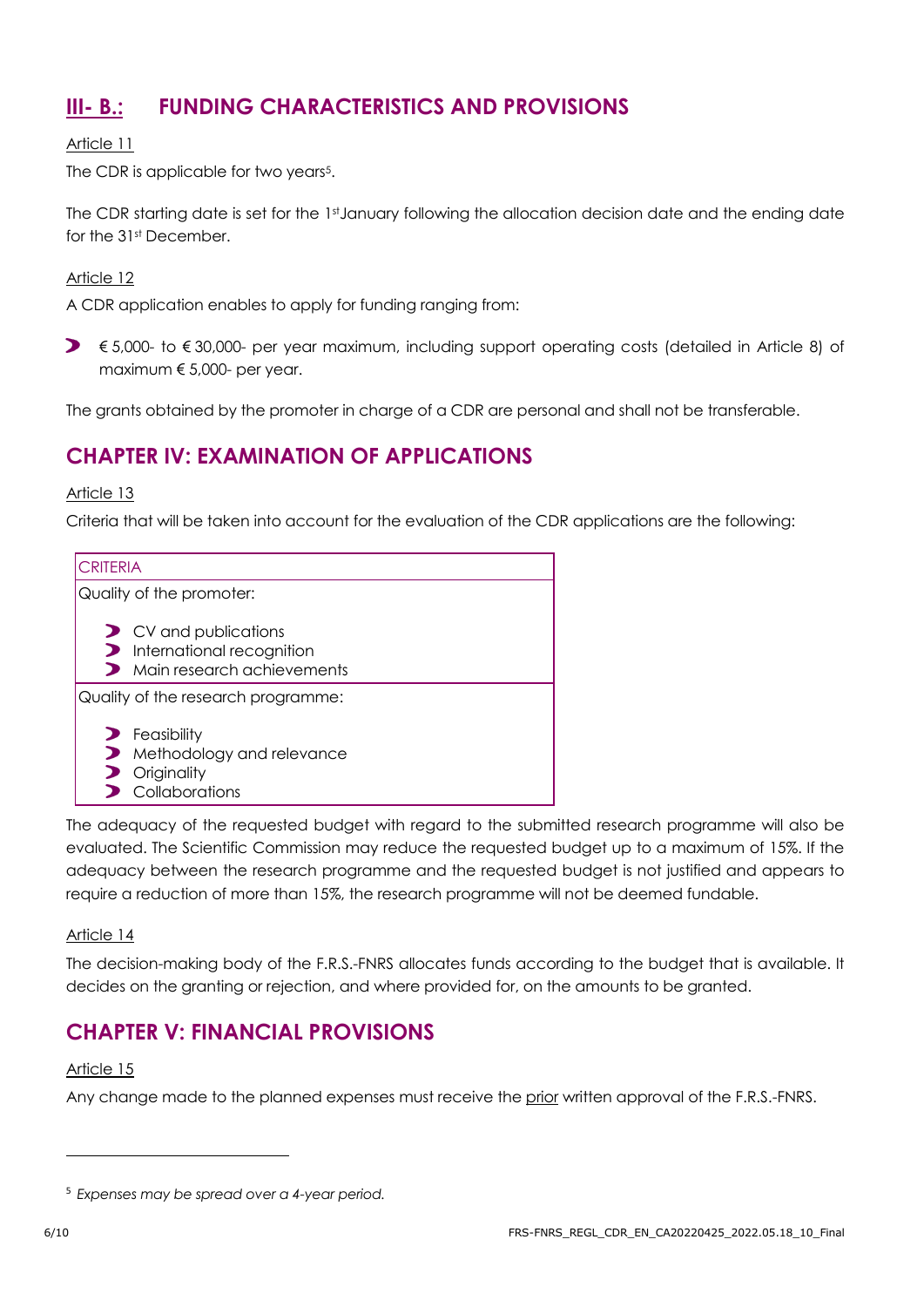The budget can be used for the duration of the granting, with an additional 24-month period.

The unspent amount will be recovered by the F.R.S.-FNRS.

#### Article 16

Grants at the disposal of the promoter are managed by the financial department of the host university to which they are attached.

The financial department of the host university shall send the supporting documents to the F.R.S.-FNRS as soon as possible.

The supporting documents must be sent before 1st March directly following the deadline to use the concerned budget.

### **CHAPTER VI: MISCELLANEOUS PROVISIONS**

#### Article 17

Any device acquired with a credit from the F.R.S.-FNRS becomes the property of the host university to which the beneficiary of the credit is attached.

The purchase of any device must be done with due respect for the provisions defined by the relevant department of the host university.

This institution commits, however, to putting the mentioned device at the disposal of the researcher for the time needed in order to conduct the research, which led to its purchase in the first place. In addition, the host university commits not to alienating or lending the equipment without the prior written approval of the F.R.S.-FNRS.

In the event that the device was purchased with the provision of an additional funding, the Board of Trustees of the F.R.S.-FNRS will settle the ownership issue with the competent authorities.

#### Article 18

Grants are exclusively allocated for the execution of the research programme approved by the F.R.S.-FNRS. The promoter is required to use them solely for that purpose. Any fundamental change in the research programme must obtain the prior written approval of the F.R.S.-FNRS.

### **CHAPTER VII: RIGHTS AND OBLIGATIONS OF THE PROMOTER**

#### Article 19

Any funded research programme must comply with the legal provisions in force regarding ethics.

#### Article 20

Promoters must submit to the rules imposed by the academic authority of the host university where they work and observe its regulations. In addition, regarding the F.R.S.-FNRS, they must adhere to the regulation on property, protection and promotion of the results from the research carried out within the institution.

#### Article 21

Three months after the end of the funding scheme, a request for a final report is sent to the promoter.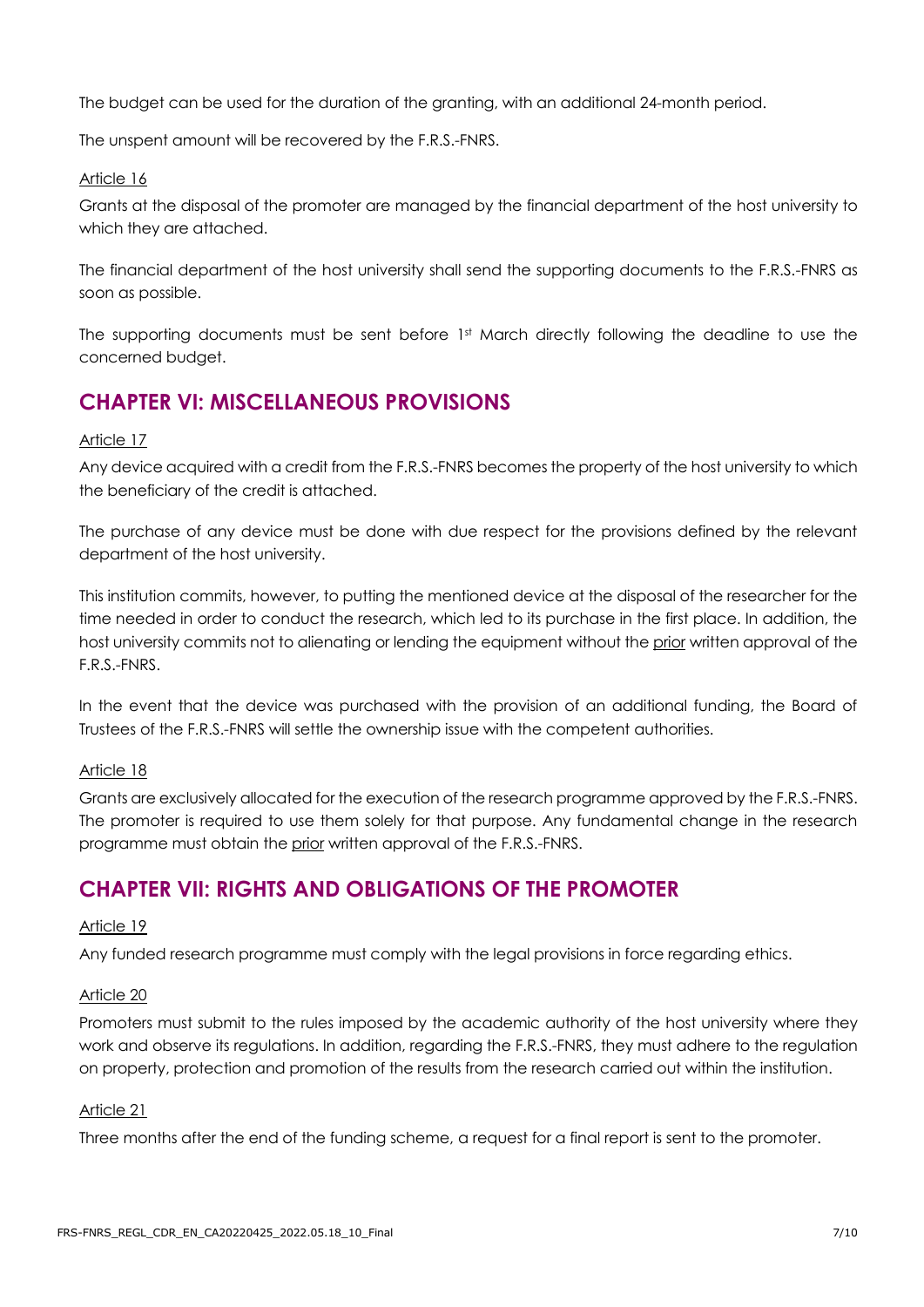The promoter must upload this final report on their personal page [e-space](https://e-space.frs-fnrs.be/) within two months following the request.

#### Article 22

Pursuant to the [Regulation](https://www.fnrs.be/docs/Reglement_OPEN_ACCESS_EN.pdf) on the application of the Open Access policy to scientific publications resulting from research programmes supported by the F.R.S.-FNRS and its Associated Funds, any scientific publication resulting partially or fully from the funding granted as part of the CDR instrument shall mention the source of this funding as follows:

*"This work was supported by the Fonds de la Recherche Scientifique-FNRS under Grant(s) n° [funding number]".*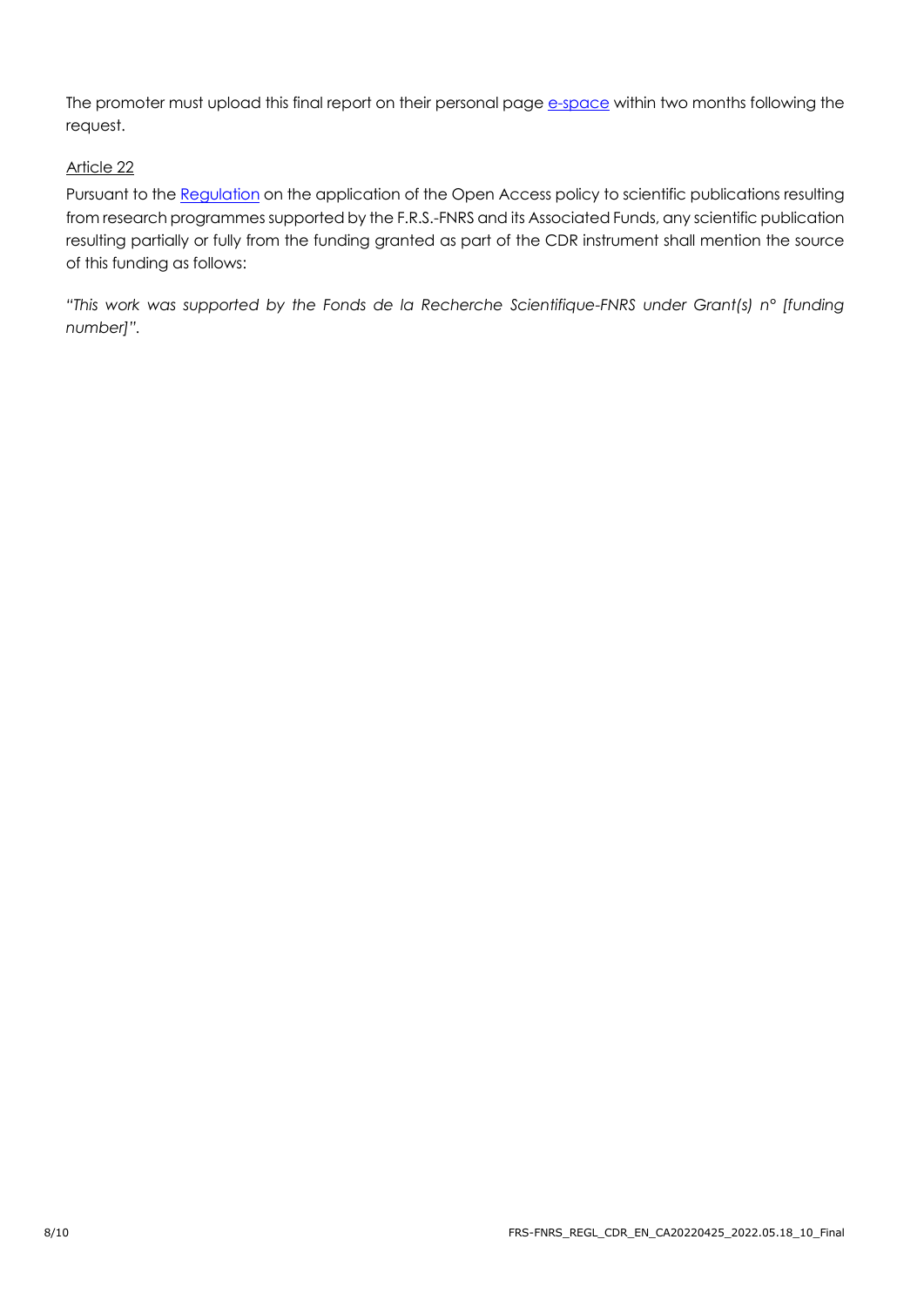### <span id="page-8-0"></span>**[APPENDIX 1](file://///weuprdfnrdatafb0c.file.core.windows.net/data/Fraselle/FL_fichiers%20communs%20avec%20Céline/APPEL%20crédits%20projets%202016/Règlements%20finalisés/PROJET%20CDR_2016_EN.docx%23_Article_4)**

Relevant institutions giving access to the funding of the F.R.S.-FNRS

CDR Instrument

Credits and Projects Call